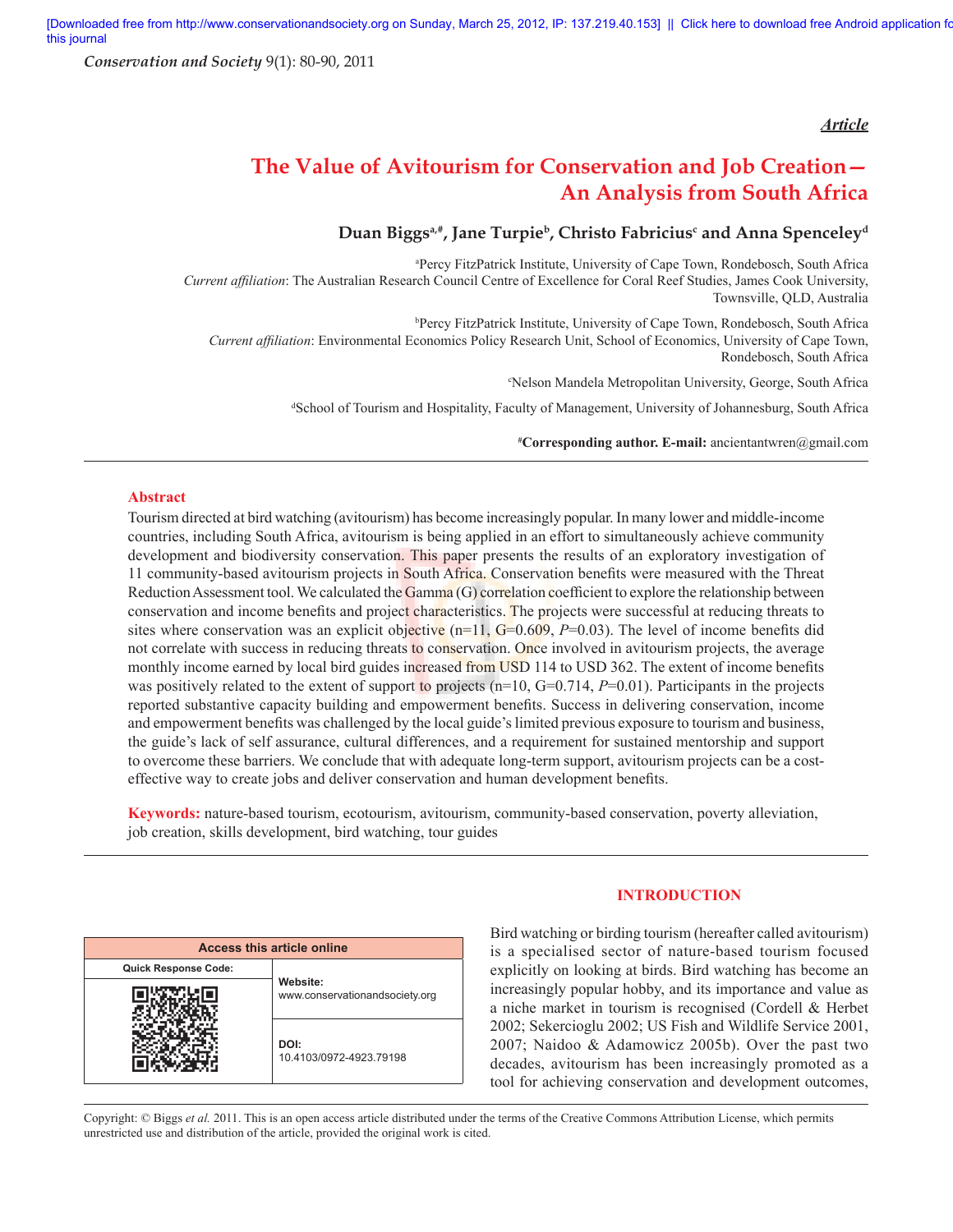#### Avitourism's conservation and social benefits / 81

particularly in rural areas in lower and middle income countries (Hvengaard & Dearden 1998; Naidoo & Adamowicz 2005a, b). Avitourism enables income generation through selecting and training local birding guides from low-income communities close to sites of conservation interest. These local guides are trained and encouraged to play an active role in local conservation and lead awareness activities in their communities (BirdLife South Africa 2009).

In this paper, we call this process community-based avitourism (CBAT), which is a form of community-based tourism. The notion of community-based tourism as a tool to achieve both conservation and development objectives has been in existence for over two decades (Murphy 1985; Walpole 1997; Bookbinder *et al*. 1998; Kiss 2004). Communitybased tourism can provide livelihood security, minimise leakage from the local economy and strengthen conservation (Murphy 1985; Wilkinson 1989; de Kadt 1990; Drake 1991; Wells & Brandon 1992; Steele 1995). Overall, communitybased tourism has delivered mixed results for conservation and local economic development (Kiss 2004). Successes have been limited to specific contexts in which there were favourable local conditions such as a strong local leader or organisation supporting ecotourism development. The type of tourism operation, the nature and degree of community involvement, and whether earnings become private income or are channelled into community projects, or other benefitspreading mechanisms, are also important determinants of success (Kiss 2004). Furthermore, a lack of necessary skills, e.g., tourism, communication, business and marketing skills, often hamper the success of community-based tourism ventures (Spenceley 2008a).

Despite its increasing application, the success of CBAT in delivering conservation and income benefits, and factors that enable these benefits, have not been investigated in the academic literature. The primary author was involved in the development and management of CBAT in South Africa. The need to address this knowledge gap on avitourism inspired this exploratory analysis of 11 CBAT project sites in South Africa. Specifically, this paper aims to: 1) explore the biodiversity conservation and income benefits of CBAT, 2) gain insight into the project characteristics associated with conservation and income benefits, 3) explore the relationship between conservation and income benefits, 4) evaluate the cost-effectiveness of CBAT as a biodiversity-based approach for job creation, and 5) assess factors that can enable or impede the sustainability of CBAT initiatives.

## **The Context: Growing Avitourism in South Africa**

The democratisation of South Africa, which culminated in the first multi-racial elections in 1994, led to the establishment of strong political and financial incentives for rural economic development, cost-effective job creation, and capacity building. Furthermore, and aligned with the international trend, conservationists became more aware of the critical need to ensure benefits to and the inclusive participation of local communities in conservation (Brooks & Thompson 2001; Berkes 2004; Sanderson 2005). At the same time, the end of Apartheid-era sanctions led to a rapid increase in the number of foreign tourists visiting South Africa. Foreign tourist arrivals increased from 3.9 million in 1994 to 9.1 million in 2007 generating substantive economic benefits (South Africa.info 2009). Birding tourists were part of the increase as South Africa hosts a wide diversity of habitats, species and high levels of endemism. The only quantitative study to date on avitourism to South Africa conservatively estimated that by 1997 between 11,400 and 21,200 birdwatchers spent USD 12–26 million annually in the South African economy (Turpie & Ryan 1998). The rapid increase since 1997 in the number of birding-focused tourist establishments and the number of birding tours and products offered in South Africa suggests that these numbers have continued to increase over the past decade.

## **History and Evolution of Avitourism in South Africa: The BirdLife South Africa Model**

The idea of training and developing local guides emerged around 1994, the year of South Africa's first democratic elections. Warwick Tarboton, an influential conservationist, bird watcher, and ornithological author started discussing his ideas for training local bird guides around his home base in Wakkerstroom. Wakkerstroom is situated in the Grassland Biosphere Reserve (Figure 1), which is considered one of the most important biodiversity areas in Africa and one of the top birding destinations in South Africa (Barnes 1998). In 1997, South Africa's first local bird guide course was held in Wakkerstroom funded by United Distillers, through a top manager in the company, Patrick Cardwell, also a well-known birder. The 1997 training course aimed at capacity building of individuals from the financially depressed black segment of the Wakkerstroom community as local bird guides. The training would provide individuals with an opportunity to earn an income and provide a stimulus for raising conservation awareness in Wakkerstroom's financially depressed black community. Following the 1997 course, the South African-based oil company SASOL expressed an interest in funding local bird guide training further. In 2000, with funding from Sappi WWF and SASOL the construction of the BirdLife South Africa training centre in Wakkerstroom was completed. The first training course at the new centre took place in September 2000.

The history and development of the Zululand Birding Route (ZBR) played an important role in advancing avitourism and CBAT initiatives in South Africa. A birding route is a type of tourism route that aims to cluster activities in less developed areas and stimulate cooperation and partnerships between communities in neighbouring regions to stimulate economic development through tourism (Briedenhann & Wickens 2004a). In South Africa, tourism routes are proposed as a strategy to synergise job creation, tourism and conservation. Starting in 1993, a group of birders around Eshowe, Kwazulu Natal, organised and ran birding weekends in the conservancies in the region. These weekends were popular and were a precursor to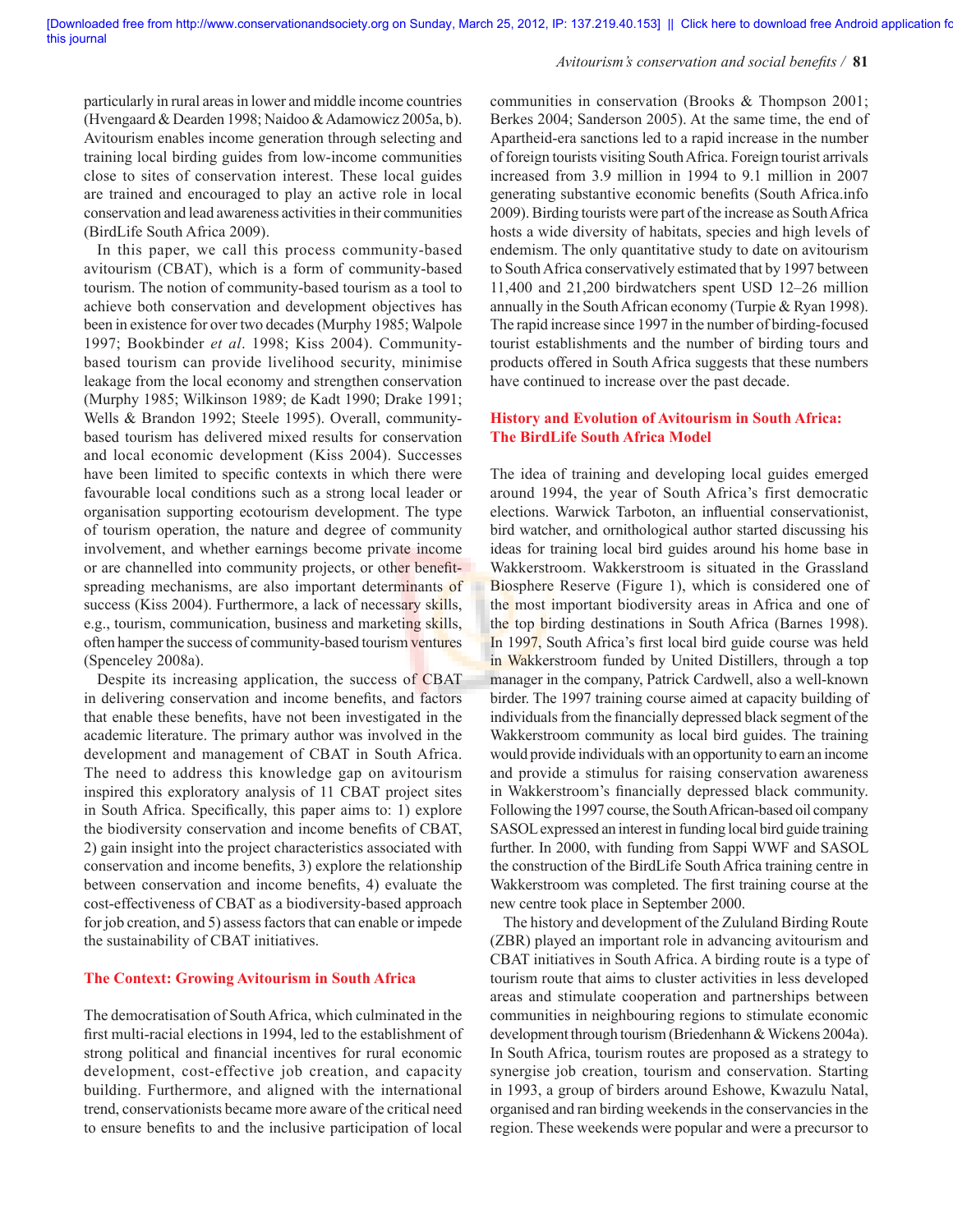**82** */ Biggs et al.*



**Figure 1**

*A map of South Africa showing the location of the study sites. The inset of Kwazulu Natal shows the location of sites on the Zululand Birding Route*

the development of the Dlinza boardwalk in Eshowe and the ZBR. The ZBR's first brochures were published and distributed in 1997. By 1999, there was recognition that for the ZBR to continue to grow and develop, it needed to appoint a full time person. BirdLife South Africa's affiliation with BirdLife International enabled it to access funding opportunities through the Rio Tinto BirdLife International partnership to appoint a full time person for the ZBR in 2002. A stronger ZBR, which would provide marketing and coordination support to local guides would address the realised need for long-term mentorship beyond a two to four week training course.

The creation of the bird guide training centre in Wakkerstroom in 2000 expanded the awareness of the potential to train bird guides across a range of sites in South Africa. The Endangered Wildlife Trust's Blue Swallow Working Group initiated an economic feasibility study for the development of local birding guides at the Blue Swallow Natural Heritage Site at Kaapsehoop. The Blue Swallow Working Group, which by 2002 had a selfemployed trained guide in place at Kaapsehoop, started training and developing a guide in the Magoebaskloof. The need for stronger marketing of the local guides and the destinations they were based at led to the development of BirdLife Travel in 2003. BirdLife Travel is a division of BirdLife South Africa which works closely with the ZBR to market and coordinate reservations for local guides. The Oppenheimer De Beers program, focussed on developing birding tourism and local guides at De Beers properties throughout South Africa, was initiated in 2003, as was a South African National Lottery-funded guide development project based in Kimberley, in the Northern Cape Province. In 2004, BirdLife South Africa's avitourism projects were showcased at the BirdLife International World Conference in Durban. By this time, BirdLife South Africa had established an avitourism program, as an umbrella for the different CBAT projects that aimed to achieve the following objectives (BirdLife South Africa 2009):

- 1. Develop a network of birding routes through South Africa to create opportunities for local communities to become involved in the tourism economy and conservation.
- 2. Train and develop local guides that operate along the routes with a focus on developing skills and business opportunities for communities.
- 3. Develop partnerships along these routes that act as a support structure for conservation action, local guides and accredited tourism products.
- 4. Marketing avitourism in South Africa and providing a professional travel service to provide a link between local birding guides and potential clients.

Since 2004, spearheaded by the success of the ZBR, nine additional birding routes including the De Beers-linked Diamond Birding Route have been developed throughout South Africa.

#### **METHODS**

## **The Study Sites**

The eleven projects evaluated in this study included all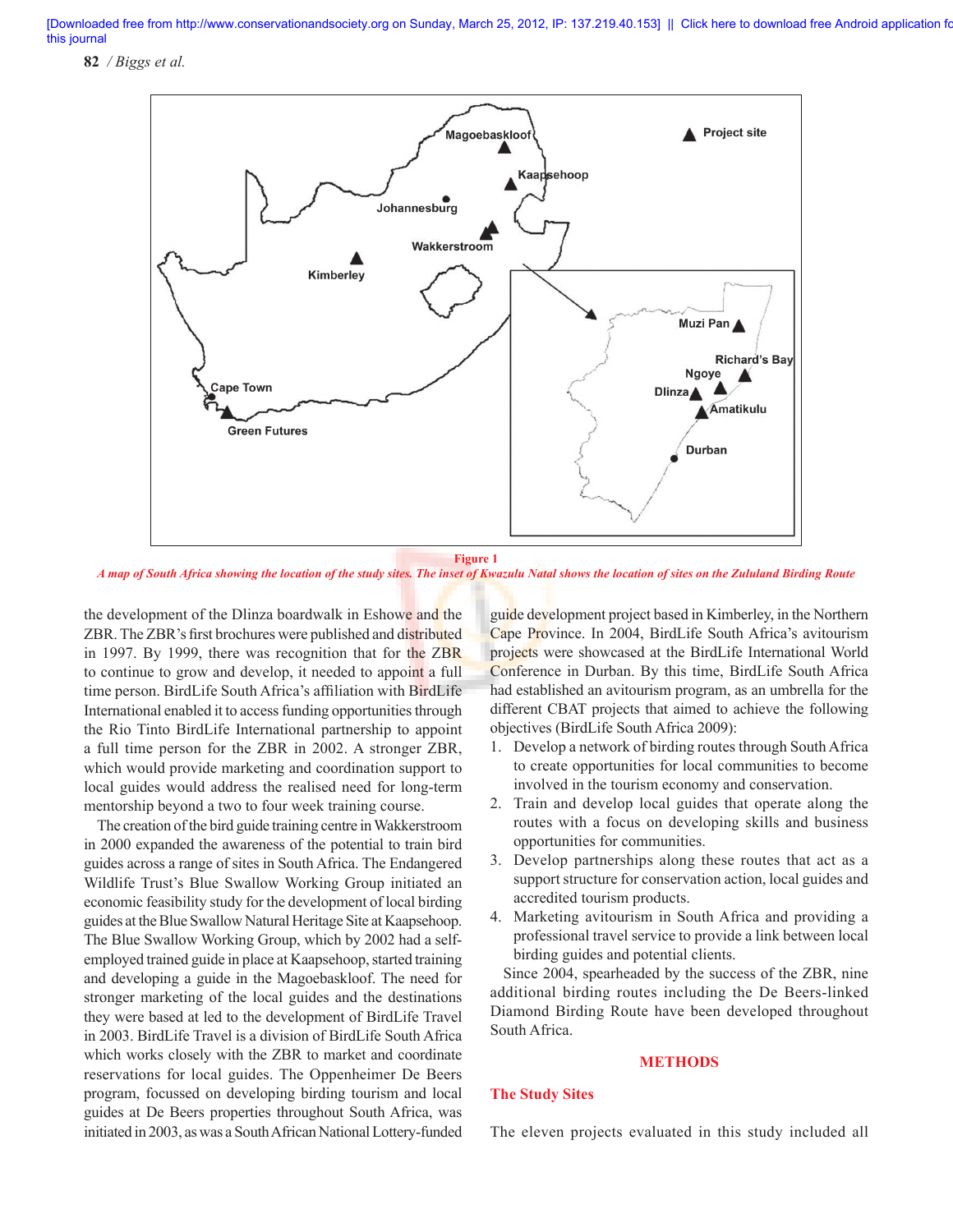#### Avitourism's conservation and social benefits / 83

Project actors, structures and additional notes

|                                                             | guides at<br>time of<br>fieldwork | started work |                                                                                                                                                                                                                                                                                                                                                                                                                                                         |
|-------------------------------------------------------------|-----------------------------------|--------------|---------------------------------------------------------------------------------------------------------------------------------------------------------------------------------------------------------------------------------------------------------------------------------------------------------------------------------------------------------------------------------------------------------------------------------------------------------|
| Dlinza Boardwalk,<br>Eshowe (ZBR)                           | 5                                 | 2001         | A boardwalk management authority raised funding for the boardwalk's construction.                                                                                                                                                                                                                                                                                                                                                                       |
| Muzi Pan (ZBR)                                              | $\overline{2}$                    | 2002         | Local community characterised by high levels of unemployment. Distant location over<br>100km from the ZBR office in Richard's Bay led to the local guides' perception of isolation.<br>There was pre-existing conflict between the local community and KZN Wildlife who manage<br>the adjoining Mkuze Game Reserve.                                                                                                                                     |
| Richard's Bay (ZBR)                                         | $\overline{7}$                    | 2002         | Richard's Bay is the site of the ZBR coordinating office. The local Umhlatuze Municipality<br>have supported the project through financial and site access support.                                                                                                                                                                                                                                                                                     |
| Ngoye Forest Reserve<br>(ZBR)                               | $\mathbf{1}$                      | 2002         | The Uthungulu District Municipality supported the development of birding tourism. At the<br>time of field research the local guide was undertaking university studies and was no longer<br>guiding locally. The forest was served by guides from other sites on the ZBR.                                                                                                                                                                                |
| Amatikulu Nature<br>Reserve (ZBR)                           | 3                                 | 1999         | In 1998, a local community development project first started training bird guides and a local<br>bird club was started in 1999. By 2001, 15 local guides had been trained from the local<br>community. Due to a low level of support and low tourist demand only three of the original<br>guides remained at the site at the time of field research, four others moved to the Dlinza<br>boardwalk.                                                      |
| Green Futures                                               | 12                                | 2004         | A partnership between Green Futures (NGO) and the Grootbos Private Nature Reserve.<br>Individuals were selected and trained in conservation-focussed horticulture and in tourism.<br>Subsequent to training, individuals either became active as guides and tourism workers<br>with Grootbos Private Nature Reserve, or gained employment in horticulture and received<br>continued support from Green Futures and Grootbos Private Nature Reserve.     |
| Kimberley                                                   | 5                                 | 2003         | A project managed by BirdLife South Africa with 24 months of funding from the National<br>Lottery Distribution Trust Fund of South Africa. The provincial Northern Cape Department<br>of Environmental Affairs, Tourism and Conservation played an important on-site coordination<br>and support role to the project which continued at a lower level after the initial funding<br>ceased in July 2004.                                                 |
| <b>Blue Swallow</b><br>Natural Heritage Site,<br>Kaapsehoop | $\mathbf{1}$                      | 2001         | Project was preceded by an extensive study on the economic feasibility (Biggs 2001) which<br>showed adequate economic demand for local guides and strong support from the primarily<br>white local business owners and residents. Funded support to the project from BirdLife<br>South Africa and the Endangered Wildlife Trust - Blue Swallow Working Group ended in<br>2003.                                                                          |
| Magoebaskloof                                               | $\mathbf{1}$                      | 2002         | The local guide, Mr. Letsoalo, was a bird-watcher and naturalist of his own accord for six<br>years prior to the project and had extensive previous exposure to western business norms.<br>BirdLife South Africa and the Endangered Wildlife Trust – Blue Swallow Working Group<br>provided ongoing mentoring and support for 18 months. Mr. Letsoalo gained employment<br>through a partnership with a local tourist lodge which augmented his income. |
| Wakkerstroom -<br>BirdLife South Africa<br>local guides     | $\overline{2}$                    | 2000         | BirdLife South Africa employs local guides full time, with reservation support and<br>coordination. When not guiding, the guides engage in other conservation-related work. At<br>the time of field research one of the local guides had just joined a South African based<br>international bird tourism company.                                                                                                                                       |
| Wakkerstroom -<br>Bell's guides                             | $\mathbf{1}$                      | 1997         | The first avitourism project in South Africa which was funded by United Distillers and<br>coordinated through the Wakkerstroom Natural Heritage Association. In 1997, seven local                                                                                                                                                                                                                                                                       |

**Table 1**  *Projects included in this study*

of BirdLife South Africa's CBAT initiatives that had been operating for over two years at the time of field research in 2005 (Figure 1, Table 1). The projects in Kwazulu Natal (Table 1) were all part of the ZBR (a central marketing and coordination and training support unit and linked to a longer term partnership between Rio Tinto and BirdLife International), but each had their own particular set of birding attractions, and stakeholder groups and each project was treated as an independent site. A number of the project sites on the ZBR were nature reserves, or were adjacent to nature reserves managed by the provincial conservation agency in Kwazulu Natal, Ezemvelo KZN Wildlife—hereafter referred

Project No. of

First guide/s

to as KZN Wildlife. The non-ZBR projects were smaller and were managed by the Endangered Wildlife Trust's Blue Swallow Working Group and BirdLife South Africa (Table 1). The Green Futures project was a partnership between Green Futures (an NGO) and the Grootbos Private Nature Reserve, and trained individuals as guides and tourism workers as well as in horticulture.

guides were trained but by the time of field research only one remained active due to limited longer term support to the local guides. Conflict was reported between the remaining Bell's

## **Data Collection**

guide and the BirdLife South Africa guides in Wakkerstroom.

The primary author conducted semi-structured interviews with local guides, project coordinators, and other tourism and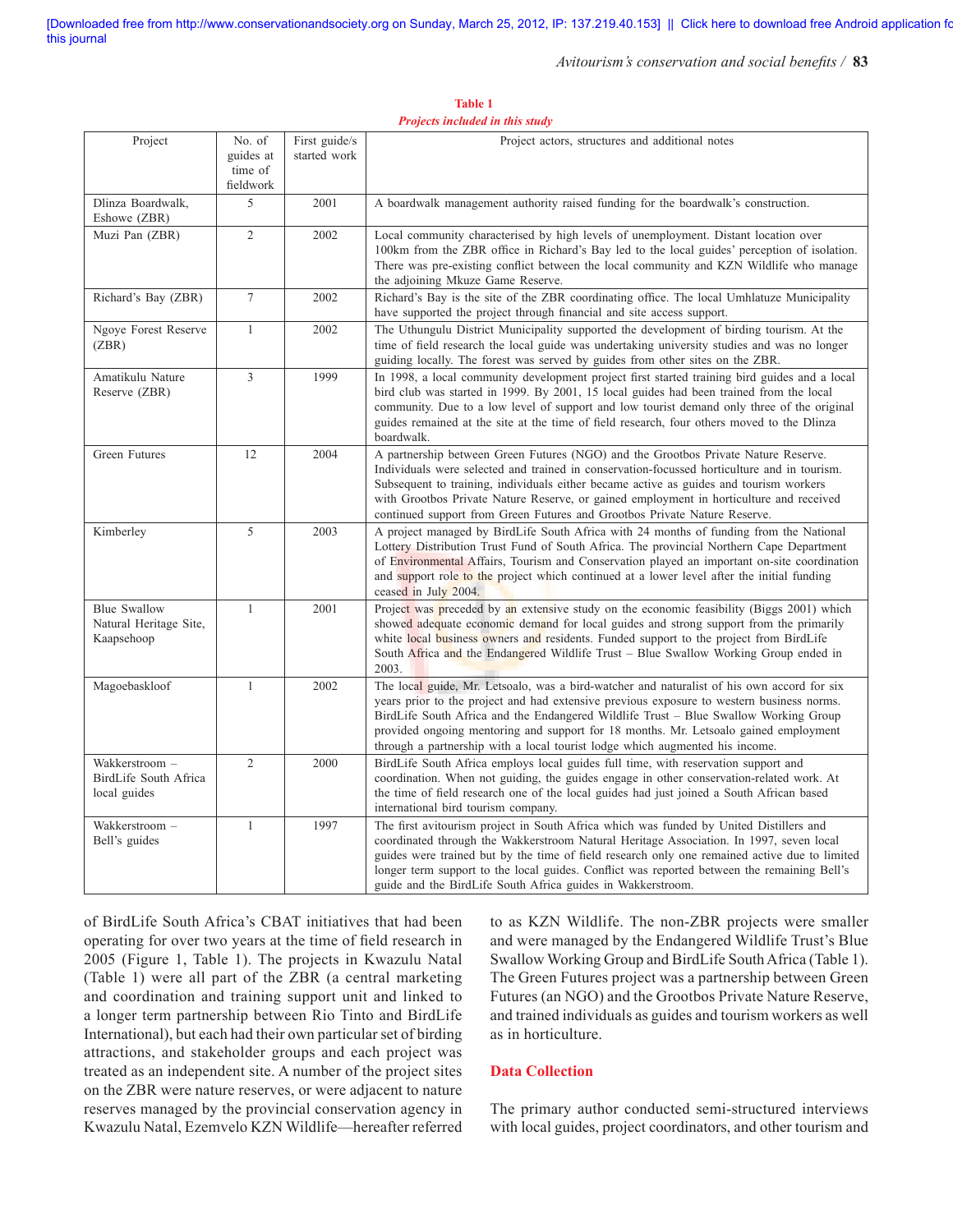**84** */ Biggs et al.*

| Project                | Threat         | Project         | Income         |
|------------------------|----------------|-----------------|----------------|
|                        | Reduction      | characteristics |                |
|                        | Assessment     |                 |                |
| Dlinza Boardwalk,      | 5              | $\overline{4}$  | 3              |
| Eshowe                 |                |                 |                |
| Muzi Pan               | 3              | $\overline{4}$  | 3              |
| Richard's Bay          | 1              | 6               | 5              |
| Ngoye Forest Reserve   | $\overline{2}$ | 3               | 1              |
| Amatikulu Nature       |                | 5               | $\overline{4}$ |
| Reserve                |                |                 |                |
| Green Futures          | 1              | 8               | 8              |
| Kimberley              | $\overline{2}$ | 9               | 7              |
| <b>Blue Swallow</b>    | $\overline{c}$ | 3               | $\overline{2}$ |
| Natural Heritage Site, |                |                 |                |
| Kaapsehoop             |                |                 |                |
| Magoebaskloof          | 3              | $\overline{4}$  | $\overline{2}$ |
| Wakkerstroom -         | $\overline{2}$ | 3               | 3              |
| BirdLife South Africa  |                |                 |                |
| local guides           |                |                 |                |
| Wakkerstroom - Bell's  | $\overline{2}$ | 3               | $\overline{2}$ |
| guides                 |                |                 |                |
| Total                  | 24             | 52              | 40             |

| <b>Table 2</b>                                                         |  |  |  |  |  |  |  |  |
|------------------------------------------------------------------------|--|--|--|--|--|--|--|--|
| The number of interviews per project site per data collection category |  |  |  |  |  |  |  |  |

conservation stakeholders at each project site. The interviews collected data on the conservation benefits, the local guides' income, and the characteristics of each project (Table 2). Interviews consisted of a fixed list of open-ended and Likert scale questions, but respondents could elaborate on particular topics if they chose to (Bernard 2002; Czaja & Blair 2005). The qualitative results from the interview process enabled a deeper understanding of the contexts of CBAT projects and the nuances that may lead to success or failure. Interviews were conducted between April 26, 2005 and July 13, 2005.

#### **Conservation Benefits**

The conservation benefits of each project were assessed through the Threat Reduction Assessment (TRA) tool (Salafsky & Margoluis 1999) and through quantifying the extent of conservation awareness and action benefits at each project site. TRA measures the percentage reduction in identified threats to the conservation of a site as a result of project interventions. TRA is a practical and cost-effective way of measuring conservation benefit as it is directly related to project interventions and is based on data collected through simple techniques and can be done in retrospect (Salafsky & Margoluis 1999; Mugisha & Jacobson 2004). TRA has a theoretical disadvantage in being a proxy measure for conservation, as it measures the reduction in threats to biodiversity and not biodiversity itself. We followed the TRA procedure as outlined by Salafsky and Margolius (1999). We conducted our TRA analysis through interviewing key conservation informants (members of government conservation agencies, and the avitourism project coordinators) at each project site. The first step in conducting our TRA analysis was for the interviewees to define the exact

spatial area of the project in question and to establish start and end dates for the assessment. Secondly, all the direct threats (i.e., threats that immediately affect the biodiversity of the site of interest such as poaching and habitat destruction), were identified. The direct threats were ranked according to spatial extent (the area affected by the threat), intensity (severity of the destruction caused by the threat) and urgency (i.e., is it a current threat or will it occur only in the future). The rankings for spatial extent, intensity and urgency were added to determine the total ranking of each direct threat. In the next step, the interviewees indicated the extent to which they perceived each threat had been reduced, judged against a benchmark of a definition of a 100% reduction of each threat. The total ranking for each threat was multiplied by the percentage reduction of that threat to calculate the total raw score (see Salafsky & Margoluis 1999 for full methodological details). The final step was to divide the total raw score by the total ranking to calculate the TRA score or index. TRA scores were calculated with inputs from key conservation stakeholders including the avitourism project coordinator and other conservation stakeholders. In cases where a key informant for TRA scores clearly gave biased responses, scores were excluded from the final analysis.

Furthermore, interviewees were questioned on the extent of conservation action and awareness activities in communities that stemmed from the CBAT projects. The extent of conservation action was quantified as the total person-labourdays directed at conservation action. A person-labour-day is defined as the equivalent of eight hours of conservationdirected activity undertaken by one adult. Conservation action activities included the monitoring of bird species and numbers, patrolling conservation sites, clearing invasive alien species and clearing litter. Conservation awareness was measured by the number of people that participated in an awareness-raising event that stemmed from the CBAT projects. Conservation awareness events included presentations at community meetings, schools, churches, and school and community outings.

#### **Income Benefits and Project Costs**

The income benefits to local guides were measured as the increase in income generated due to avitourism projects. The primary author questioned local guides and project coordinators at each project site about the levels of income earned by the local guides and the number of local guides that gained part-time or full-time employment. Project reports and budgets were used to obtain information on project costs. Data on income were collected in South African Rands and converted to United States Dollars at the prevailing rate of exchange (ZAR  $6.2 =$  USD 1).

## **Project Characteristics**

Seven-point Likert scales (1=very weak to 7=very strong) were used to collect data on project characteristics (Table 3) (Likert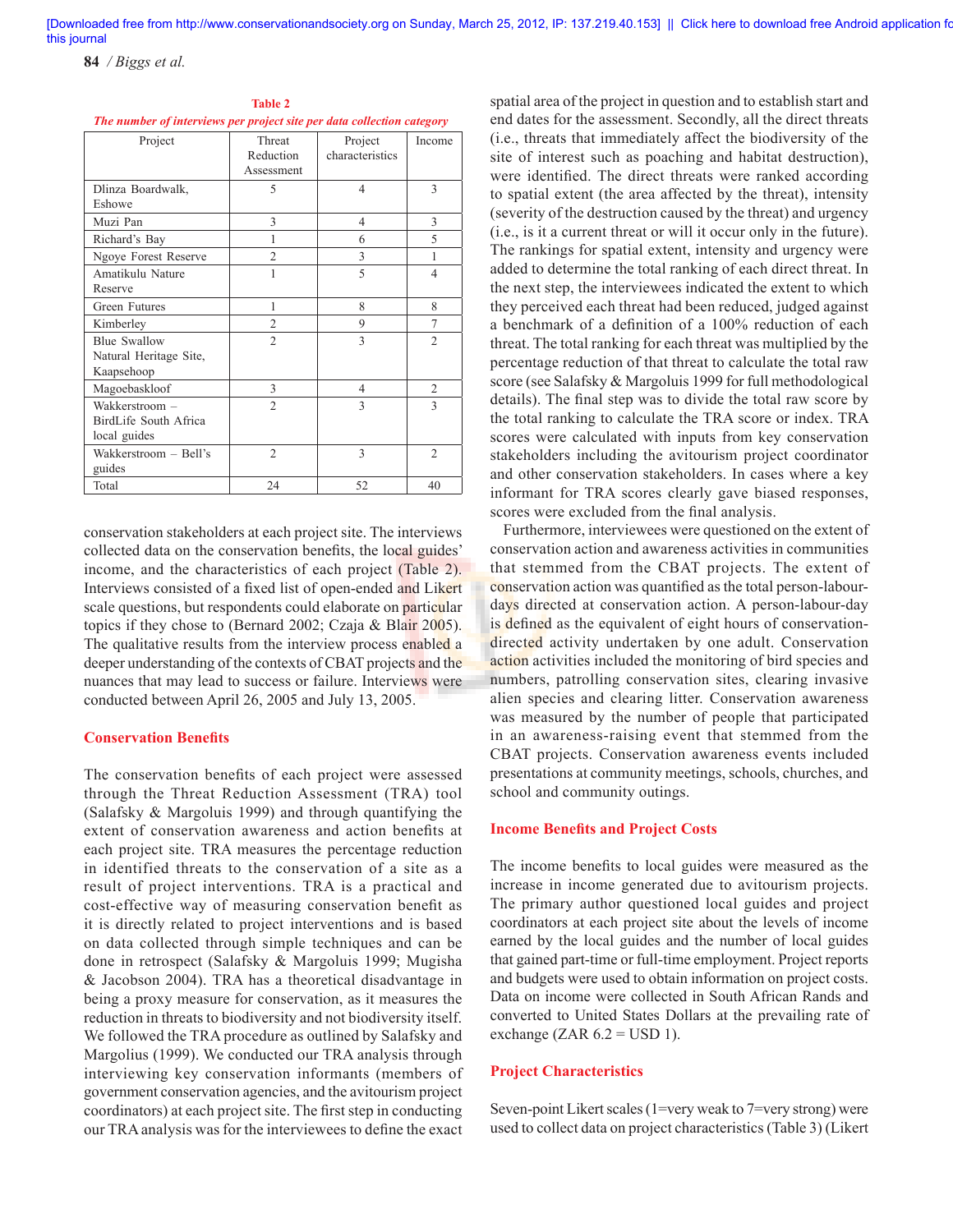#### Avitourism's conservation and social benefits / 85

| <b>Table 3</b>                                                |  |  |  |  |  |  |
|---------------------------------------------------------------|--|--|--|--|--|--|
| The project characteristics measured on 7-point Likert scales |  |  |  |  |  |  |
| $(1=very weak; 7=very strong)$                                |  |  |  |  |  |  |

| Project<br>characteristic                                | Description                                                                                                                                                         |
|----------------------------------------------------------|---------------------------------------------------------------------------------------------------------------------------------------------------------------------|
| Extent of<br>threat reduction<br>targeted                | The extent to which a project has explicitly<br>targeted the reduction of threats to the<br>conservation of a site or group of sites of<br>interest                 |
| Extent of total<br>project support                       | The extent to which a project budgeted<br>resources/made provision for marketing, training,<br>coordination and network-building in support of<br>the local guides. |
| Extent of focus<br>on the candidate<br>selection process | The extent to which projects have committed<br>time and other resources in the selection process<br>of candidates for training in CBAT projects                     |
| Accessibility to<br>potential market                     | The perception of project coordinators and<br>avitourism stakeholders of the extent to which a<br>site with local guides is accessible to potential<br>clients      |
| Extent of birding<br>and tourism<br>attraction           | The perception of project coordinators and<br>avitourism stakeholders of the level of<br>attractiveness of each project site as a bird-<br>watching location        |

1967; Tourangeau *et al.* 2000). Some of the CBAT projects were initiated with an explicit objective of reducing threats to the conservation of a site. Other CBAT projects were initiated to create jobs through avitourism and raise awareness about birds and the environment more generally. For this reason, the extent to which conservation and the reduction of threats were targeted in a project, was measured as a project characteristic (Table 3). The other measured project characteristics were the extent of total project support, the extent of focus on the candidate selection process, the accessibility to the potential market, and the level of birding and tourism attraction of the sites. The Likert scale scores and supporting qualitative evidence for scores were obtained from project coordinators, local guides and stakeholders at each site, and averaged across respondents.

## **Analysis**

The relationship between conservation benefit, as indicated by a project's TRA score (Salafsky *et al*. 2001), total income, and different project characteristics were evaluated through the Gamma correlation coefficient  $(G)$ , recommended for many tied observations (Siegel & Castellan 1988). The relationship between income and conservation benefits was evaluated through Pearson's Correlation Coefficient, as there were few tied scores. The relationship between income and conservation benefit was adjusted for size through calculating the income per hectare of the site of conservation interest. We adjusted the p-values using the Bonferroni correction for multiple testing (Quinn & Keough 2002). The cost of job creation in the CBAT projects was calculated by dividing the project expenditure at each project site with the number of project beneficiaries (local guides). Project beneficiaries included those guiding, working in a job related to their training and development, and working in a job they obtained because of their training development.

At the time of field research, all projects in this study had been in operation for over two years and only one local guide had been employed for less than one year. The creation of a new job is defined as a job that is sustainable for one year or longer depending on government's continued policy to invest (Urban-Econ 2000).

## **RESULTS**

## **Conservation Benefits**

Alien invasive plants and the unsustainable utilisation of natural resources were the two most common threats to the CBAT projects surveyed (Table 4). The extent of threat reduction as measured by the TRA score varied from 3% at Amitikulu and Ngoye Nature Reserves to 53% in Richard's Bay. The extent of threat reduction, was positively correlated with the extent to which the reduction of threats to the conservation of a site was a targeted project objective (n=11, G=0.609, adjusted *P*=0.03). The CBAT projects at Amatikulu and Ngoye were centred on existing protected areas managed by KZN Wildlife, a government conservation agency, and focussed and job creation and fostering an increased awareness of birds. The project in Richard's Bay was initiated to strengthen the conservation of key bird conservation sites in high value development areas of an expanding industrial city. An example of the conservation benefits in Richard's Bay is the declaration of Thulasihleka Pan, which was earmarked for development, as a no development zone, to be managed by BirdLife Zululand, the local BirdLife South Africa branch. Additional conservation benefits from CBAT projects included 36,557 people primarily from financially impoverished rural communities that attended at least one outing, talk or event arranged and conducted by one of the 73 local guides on the CBAT projects. Additionally, a total of 2,393 person-labourdays were contributed to conservation activities. The level of income benefits did not correlate with success in reducing threats to conservation.

#### **Income Benefits and Cost-effectiveness**

At the time of field research, local guides were earning an average of USD  $362 \times$  USD 268) per month compared to USD 114 (±USD 155) per month before they were trained and started working as local guides (paired t-test;  $t=$ -5.019,  $P < 0.001$ , n=26). This amounts to an additional USD 248 per month or USD 2,976 per annum. The extent of project support (including marketing, network building, coordination/management, capacity building/training) was positively associated with total income of the guides (n=10, G=0.714 adjusted *P*=0.01*).* The average cost per job created in the avitourism projects was USD 6,974. The cost varied from USD 2,437 in the Magoebaskloof to USD 13,905 per job created for the projects of the ZBR. Thus, it would take an average of 2.34 years for the increased income of local guides to equate to the cost of the CBAT projects, although this would vary from 0.82 years for small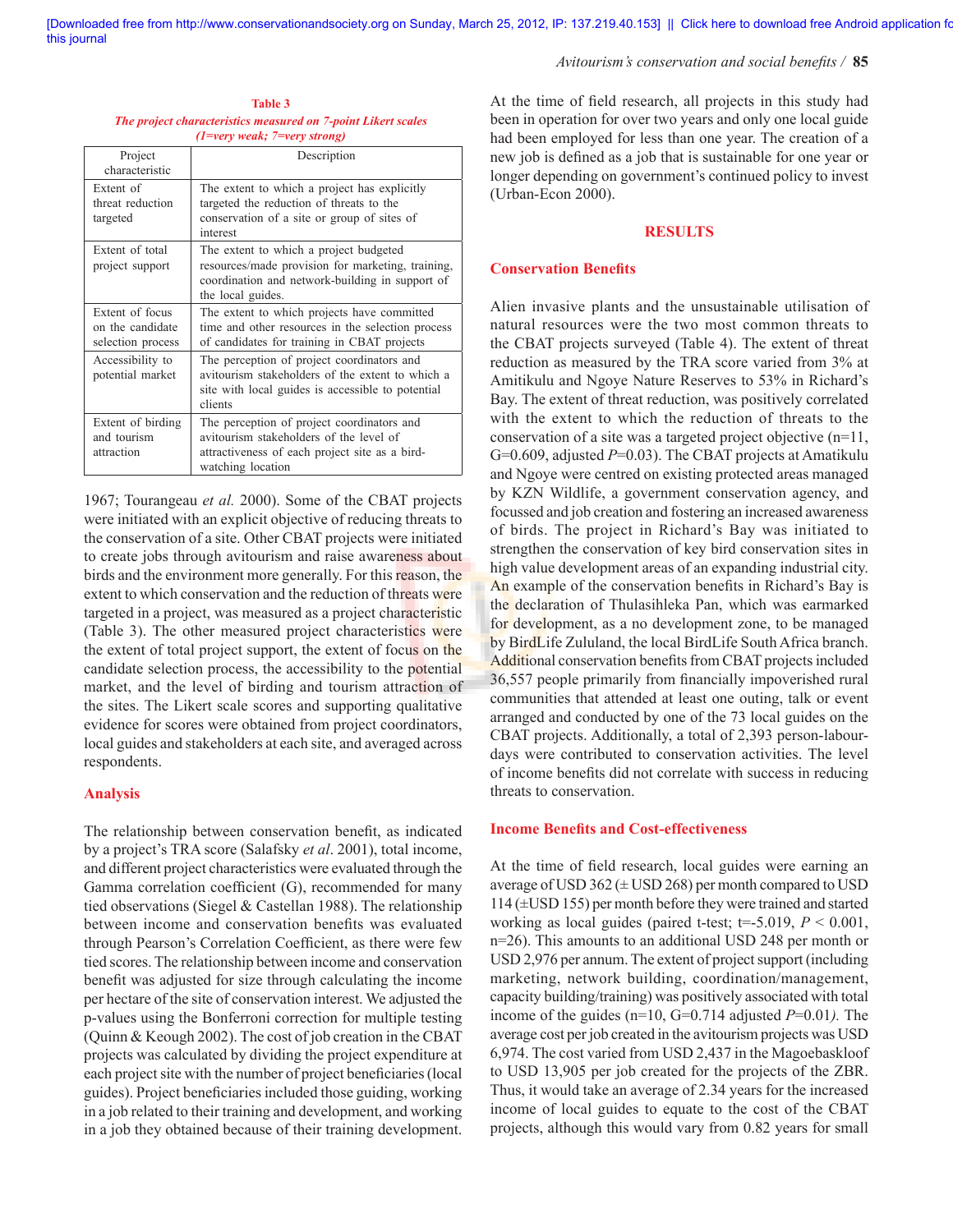**86** */ Biggs et al.*

cost-effective projects like Magoebaskloof to 4.67 years for larger projects like the ZBR.

### **Empowerment Benefits**

Empowerment is defined as giving someone a greater ability to take charge of their own future according to their own goals and criteria (de Beer & Swannepoel 1998). Many of the local guides indicated a noteworthy increase in their sense of self-worth and their capacity for self-determination. The following quotes from local guides are an indication of these empowerment benefits: "Now I can go out and do something valuable with my life that can make a difference." "I have become a much more responsible person and it [the CBAT project] has made me famous. I am now famous and I must use this fame in a positive way." "This project has changed my life tremendously in a positive way."

Furthermore, there was an increase in guides' sense of pride in their local environment, and a desire to share their newfound knowledge with their community and visitors. An empowered sense of wanting to share newly-gained knowledge with their communities would have strengthened the success of the conservation and awareness activities described above as indicated by the following quotes: "Learning about bird identification, bird behaviour and bird ringing and measuring

has opened a whole new world to me. By taking out schoolchildren this awareness can be widened." "Learning about the birds and the environment around me and how to guide has been a positive and life-changing experience that I want to share with my community."

Empowerment benefits were not restricted to the local guides only. The end of Apartheid presented a challenge and opportunity for white South Africans to engage constructively in a multi-racial society and to start addressing the imbalances of a racially segregated past. A majority of individuals that supported CBAT projects were birdwatchers and the CBAT projects gave them an opportunity to contribute to building a post-Apartheid society through initiatives that related to bird watching. The following quote from a supporting individual reflects these benefits: "Learning about a different culture and being part of the growth and personal development of the local guides has been phenomenal and a very gratifying experience".

#### **Challenges and Failures**

The successful and sustainable implementation of CBAT projects face four types of challenges. First, the differences in cultures and worldviews between project participants, tourists and local guides were a source of misunderstanding and conflict. This manifested in one case in local guides

| Summary of the Threat Keauction Assessment (TKA) scores for each sue.<br>X denotes a threat is present at a site. TRA score % represents the extent to which threats to a site have been reduced as a result of a project. |              |              |                 |                            |                                      |                         |                |              |                |              |
|----------------------------------------------------------------------------------------------------------------------------------------------------------------------------------------------------------------------------|--------------|--------------|-----------------|----------------------------|--------------------------------------|-------------------------|----------------|--------------|----------------|--------------|
| Project<br>Direct threats                                                                                                                                                                                                  | Dlinza       | Muzi<br>Pan  | Richards<br>Bay | Ngoye<br>Forest<br>Reserve | Amatikuu<br><b>Nature</b><br>Reserve | Green<br><b>Futures</b> | Kimberley      | <b>BSNHS</b> | Magoebaskloof  | Wakkerstroom |
| Alien invasives                                                                                                                                                                                                            | $\mathbf{X}$ | $\mathbf X$  |                 | X                          | X                                    | X                       |                | X            | X              |              |
| Unsustainable<br>harvesting of natural<br>resources                                                                                                                                                                        | $\mathbf{X}$ | $\mathbf{X}$ |                 | X                          | X                                    | X                       | $\mathbf X$    |              | X              |              |
| Fragmentation by<br>urban development                                                                                                                                                                                      | X            |              |                 |                            |                                      |                         |                |              |                |              |
| Domestic pets                                                                                                                                                                                                              | X            |              |                 |                            |                                      |                         | X              |              |                |              |
| Overutilisation by<br>tourists                                                                                                                                                                                             | X            |              |                 |                            |                                      |                         |                |              |                |              |
| Habitat<br>transformation***                                                                                                                                                                                               |              | $\mathbf{X}$ | $\mathbf{X}$    |                            |                                      | X                       |                |              | X              | X            |
| Pollution and<br>industrial spills                                                                                                                                                                                         |              |              | X               |                            |                                      |                         | X              |              |                |              |
| Siltation                                                                                                                                                                                                                  |              |              | X               |                            |                                      |                         |                |              |                |              |
| Cattle / Livestock<br>grazing                                                                                                                                                                                              |              |              |                 | X                          |                                      |                         | X              | X            |                | $\mathbf{X}$ |
| Trampling by vehicles                                                                                                                                                                                                      |              |              |                 | X                          |                                      |                         |                |              |                |              |
| Unfavourable burning<br>practices                                                                                                                                                                                          |              |              |                 | X                          | X                                    | X                       | X              |              |                | X            |
| Prospecting and<br>mining                                                                                                                                                                                                  |              |              |                 |                            |                                      |                         | X              | X            | X              |              |
| Illegal access                                                                                                                                                                                                             |              |              |                 |                            |                                      |                         | X              | X            |                | X            |
| TRA score %                                                                                                                                                                                                                | 19           | 24           | 53              | $3*$                       | 3                                    | 33                      | $\overline{0}$ | 24           | $\overline{7}$ | $6***$       |

## **Table 4** *Summary of the Threat Reduction Assessment (TRA) scores for each site.*

\*The projected score for Ngoye once the birding lodge is up and running was calculated at 33.70%.

\*\*The TRA score for Wakkerstroom is attributed 50% to the Bell's guides project and 50% to the BLSA project as the combined extent of influence on conservation in the Wakkerstroom area was reported as similar.

\*\*\*The causes of habitat transformation were subsistence agriculture at Muzi Pan, industrial development at Richards Bay, housing and agricultural development at Green Futures and commercial forestry expansion in the Magoebaskloof and Wakkerstroom.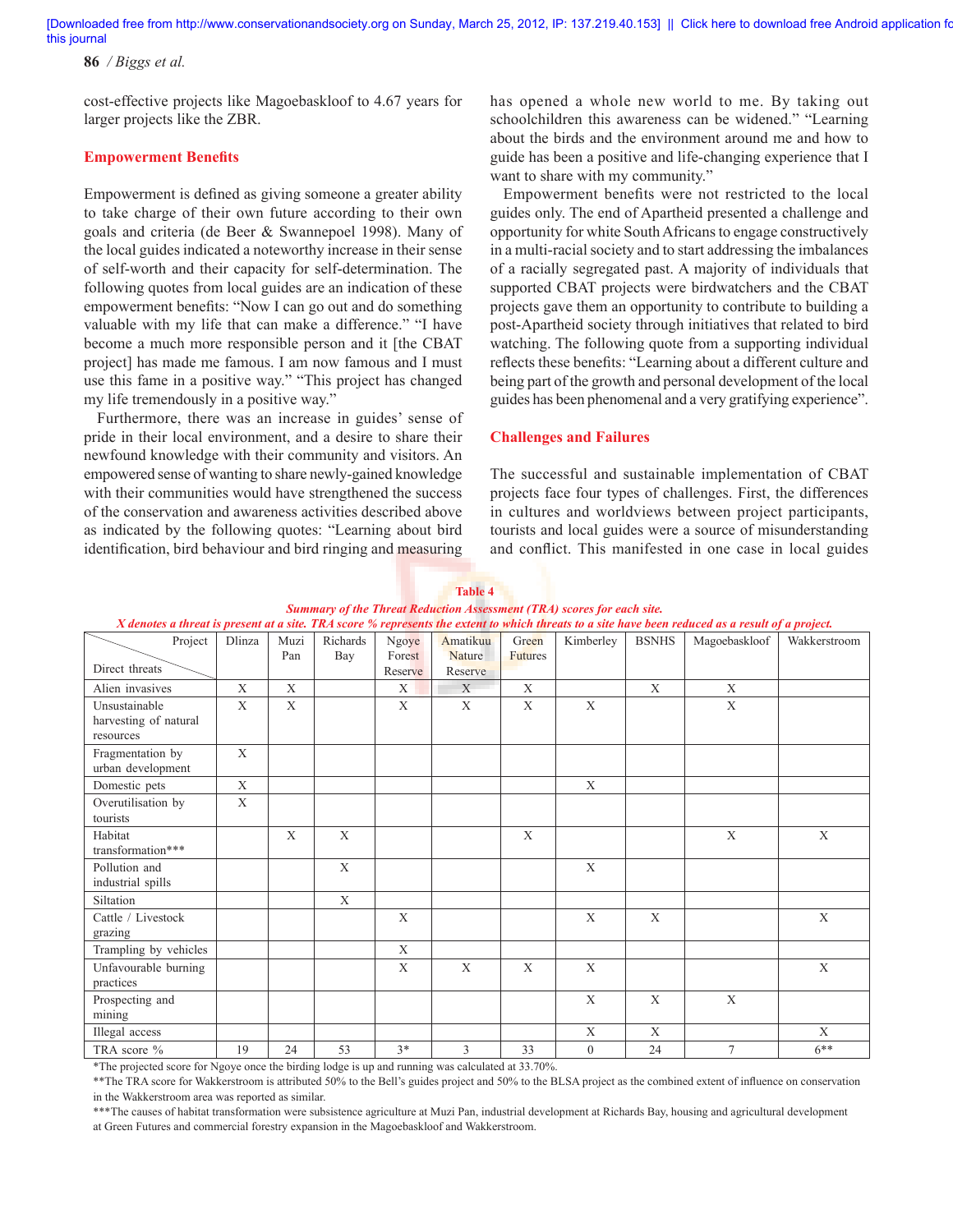#### Avitourism's conservation and social benefits / 87

viewing a project as a tremendous success, whilst the project coordinator of the same project viewed it as a failure. Second, the post-Apartheid South African socio-economic environment rooted in a legacy of oppression resulted in local guide's lack of self-assurance and confidence as reflected in this statement by a local guide: "If we are making an arrangement with a white person, it is very difficult to say, 'no, I can't make it on Sunday morning to go birding'. It is easier and more acceptable for us to say 'yes, we can make it', knowing that we can't and then we just don't show up". Understandably, the sentiments and actions reflected in the above quote resulted in the generation of negative sentiments from the primarily white supporting individuals and organisations. Third, high levels of community and family problems, and lack of resources (e.g., lack of money for taxi fare to attend a project meeting) negatively affected the reliability of local guides, who frequently missed appointments. Fourth, most local guides have had little exposure to western business norms. Developing the capacity of birding guides to compete successfully in a western-dominated business environment is a challenging and costly process. This frequently led to project stakeholders becoming frustrated as reflected in this quote from a supporting individual: "The local guides do not seem to be able to see or have the capacity to utilise the opportunities that are being created for them or understand the consequences of their actions".

#### **Long-term Sustainability**

Anecdotal evidence gained in 2009 from informal conversations, newsletters and websites of the CBAT projects provided insight into their long-term sustainability. A majority of the projects associated with the ZBR still had active local guides, and the ZBR continued to provide marketing and training support, and was planning to continue to do so. In addition, the successful model of the ZBR was used as a basis for the development of nine additional birding routes in South Africa (BirdLife South Africa 2010). A majority of the trainees from the Green Futures project and the associated Grootbos Private Nature Reserve were still active in their field of training. Green Futures also provided ongoing and long-term support to its past trainees. The local guide based in the Magoebaskloof was also still active. Although the budget for the Magoebaskloof project was limited, the local guide, Mr. Letsoalo entered into a partnership as an employee of the local Khurisa Moya Lodge, which provided him with an additional source of income. Importantly, during the interviews, many of the local guides also indicated a strong preference for being employed, or having clients sent to them, rather than having to start up their own businesses or microenterprises and generate demand for their services on their own.

## **DISCUSSION**

Our study represents one of the first assessments of factors that can enable the success of CBAT projects. Our evaluation of CBAT projects in South Africa provides insight into factors associated with higher levels of conservation and income benefits, and their cost-effectiveness and long-term sustainability. The successes and failures of CBAT projects, and the conditions under which they are more likely to work, are similar to those in community-based tourism and community-based conservation more broadly. These issues are discussed in turn.

#### **Conservation Benefits**

Our finding of a non-significant relationship between total income and conservation benefit measured by the TRA score is commensurate with other studies on community-based conservation (Salafsky *et al*. 2001; Stem *et al*. 2003; Berkes 2004; Linkie et al. 2008). Non-cash benefits, including the extent of local ownership and strength of local property rights, education, equity and empowerment are often more important than monetary incentives for conservation (Salafsky *et al*. 2001; Stem *et al*. 2003; Berkes 2004; Fabricius 2004). On the other hand, Morgan-Brown *et al*. (2010) showed that income from butterfly farming in Tanzania mediated higher levels of participation in conservation-behaviour and a greater belief in the effectiveness of conservation action. Overall, it seems as though increased income can strengthen favourable conservation attitudes and actions, but it may be insufficient on its own. Increased income is more likely to lead to favourable conservation outcomes if combined with additional benefits such as education, an increased sense of pride and ownership of a resource or area, and stronger local property rights that empower communities to manage their own resources.

Our finding that total project support was positively correlated with income benefits to local guides is commensurate with previous studies (Salafsky *et al*. 2001; Kiss 2004; Sanderson 2005). A majority of the support to CBAT projects usually comes directly from the project implementing and coordinating agency. However, there are examples where direct support from an NGO is relatively limited, and a high level of external support from, for example, interested private individuals or companies was important in ensuring project success.

#### **Cost-effectiveness and Sustainability of Job Creation**

The cost per job created in the CBAT projects varied from USD 2,437 for the Magoebaskloof project to USD 13,905 for the ZBR related projects with an average of USD 6,974 per job created. The CBAT projects with a shorter funding commitment created jobs more cost-effectively than the ZBR projects which had a larger budget and a longer funding commitment. However, the long-term sustainability of the jobs in the smaller, shorter term projects is dependent on the competitiveness of the local guide(s) and the existence of a strong and sustainable local support network for the guide(s). Whilst the investments by the ZBR increased the overall cost per job created, they have played an important role in the sustainability and long-term success of the project. This is evident by the ZBR's continually updated website (www.zbr.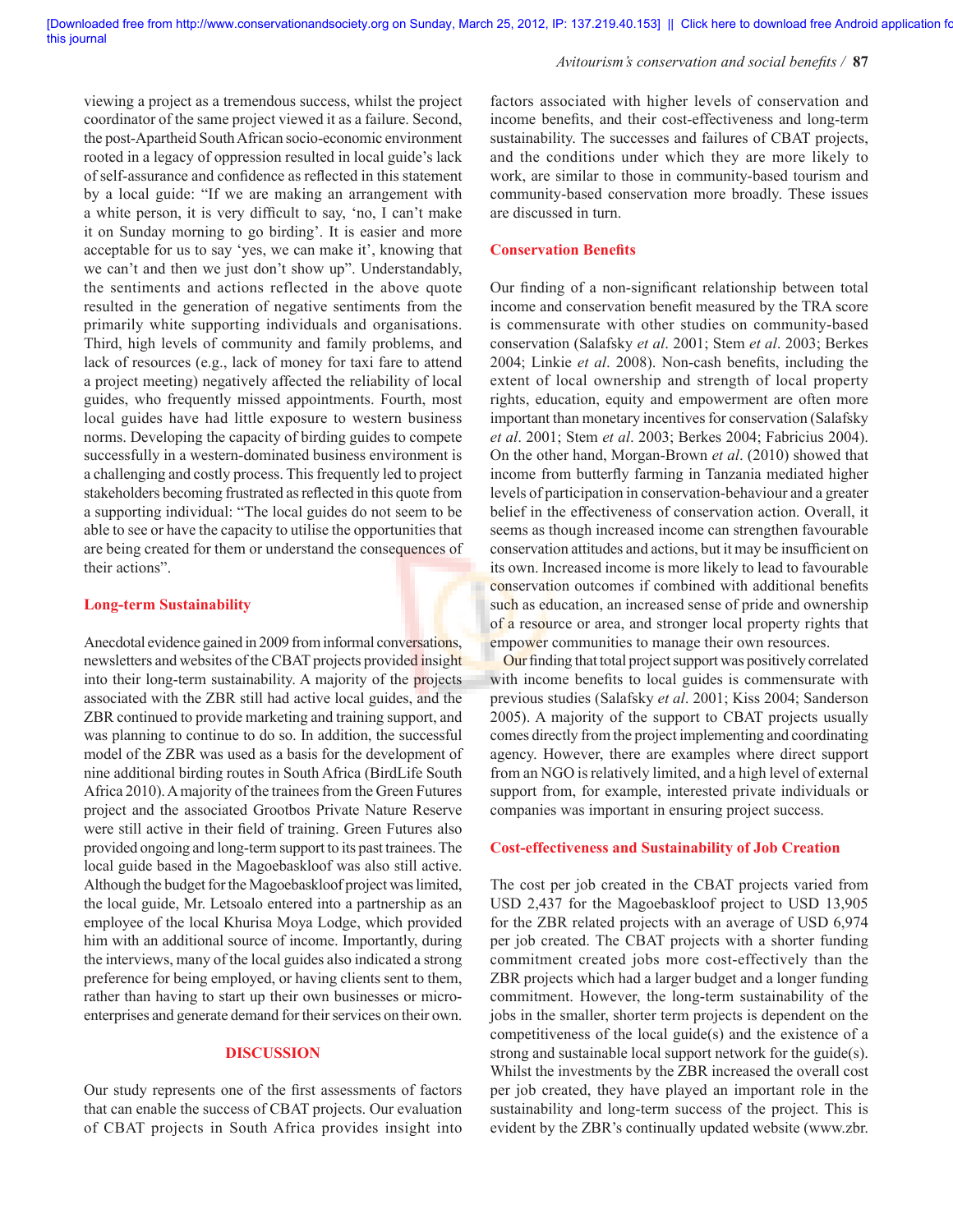**88** */ Biggs et al.*

co.za) and ZBR's regular presence at international birding travel fairs such as the British Birdwatching Fair.

Partnerships with lodges in the private sector (e.g., Magoebaskloof and Green Futures) enable smaller commitments of upfront funding to CBAT projects which lead to sustainable job creation in the longer term. In such partnerships, many of the costs associated with job creation, such as marketing and the creation of a client base are absorbed as part of the existing costs incurred by an agency such as a lodge. An advantage of this approach is that the established tourism lodges are often better equipped than an NGO to market the services of local guides. However, anecdotal evidence from our research suggests that often the relationships between the local guides and a partnered tourist establishment need to be facilitated and supported by an NGO. This support is necessary because the challenges and failures described above also regularly manifest in the relationships between local guides and western tourist lodges, and frequently require mediation. While this may increase the cost of a partnership-based model, it is likely to be cheaper than a project that requires a large commitment of funding over a long period of time.

## **When Can CBAT Work?**

The challenges experienced in CBAT projects are not unique. Capacity constraints and inadequate consideration of the market and business aspects are challenges central to community-based tourism more broadly. In a review of 218 community-based tourism ventures operating in 12 southern African countries, Spenceley (2008a) identified severe business capacity constraints. These constraints included accessibility (among 91% of enterprises), market access (72%), advertising  $(70\%)$  and communications  $(57\%)$ —despite more than half of the enterprises receiving some form of external support from a third party. Similarly, Dixey (2008) found that only nine of 25 community-based tourism enterprises in Zambia evaluated had sufficient information on their income to compare their level of donor investment, visitor numbers, gross revenue and net income. Key determinants of success were linkages to tourism companies, proximity to main tourism routes, competitive advantage, financial management, visitor handling and community motivation. There is little value in establishing a community-based tourism venture which tourists do not know about (because of poor promotion); cannot reach (because of poor infrastructure); where the establishment is product-rather than demand-led (because no market research was done), and where service levels are inadequate (because of poor training) (Spenceley 2008b).

The birding route approach taken by BirdLife South Africa in its CBAT projects addresses a number of the challenges identified in the community-based tourism literature. CBAT projects have paid attention to the tourist market (through feasibility studies and a strong marketing focus), and concentrated on enabling small business development underpinned by long-term organisational support through birding routes and BirdLife Travel. The BirdLife South Africa model requires external funding to provide long-term support to CBAT initiatives. The need to provide external long-term funding to enable societal transformations toward conservation and human development is well recognised in South Africa and elsewhere (Cattarinich 2001; Salafsky *et al*. 2001; Ashley 2006). This long-term support can be directed through the organisational structure of a birding route, partnerships with tourism companies or lodges, or the presence of strong and committed stakeholder support groups. In addition, the large private sector companies, such as Rio Tinto, SASOL, and De Beers, that have supported CBAT projects in South Africa to date may be able to make an important contribution to this long-term support. Ultimately, however, CBAT initiatives need to consider the tourism market and its requirements, as increased commercial viability will increase the prospects of CBAT initiatives surviving in the long-term.

However, it is widely acknowledged that one of the major challenges of engaging in the tourism market is its volatility (Ashley *et al*. 2001; Christie & Crompton 2001; Briedenhann & Wickens 2004b). Although the South African tourism market is exposed to this volatility, the strength of the domestic tourism market plays an important buffering role. Biggs (2001) showed that of the potential demand for the services of a local guide at the Blue Swallow Natural Heritage 96% is from South African tourists. A high proportion of domestic demand reduces the exposure of local guides to the volatility of the international tourist market. Nevertheless, CBAT should not be seen as a stand-alone community development strategy. CBAT should be considered as one component of a broader livelihoods strategy for individuals and households in a community and should complement rather than displace existing activities (Fabricius 2004; Tao & Wall 2009).

Finally, this paper demonstrates the success of CBAT in reducing threats to sites of conservation interest, where this is a targeted objective, and in raising conservation awareness and fostering conservation action. CBAT provides tangible income benefits to local guides and we have shown that CBAT is a cost-effective way to create jobs in South Africa. Realising the potential that CBAT holds for conservation and communities, however, requires a commitment to long-term support, a nuanced understanding of the market and business principles that underpin CBAT, the ability to engage in cost-effective marketing of local guides, and a tolerance and understanding of diverse cultures and worldviews.

## **ACKNOWLEDGEMENTS**

We wish to thank the project staff and beneficiaries of the CBAT projects for their participation in this research. BirdLife South Africa, the Rio Tinto BirdLife International Partnership and the Davies Foundation provided funding for this research. We would like to thank C. Hicks, T. Brewer, C McLennan, J. Cinner, T. Hughes, H. Schuttenburg, E. Bohensky, M. du Plessis, and the three anonymous reviewers for providing comments on earlier drafts of this manuscript.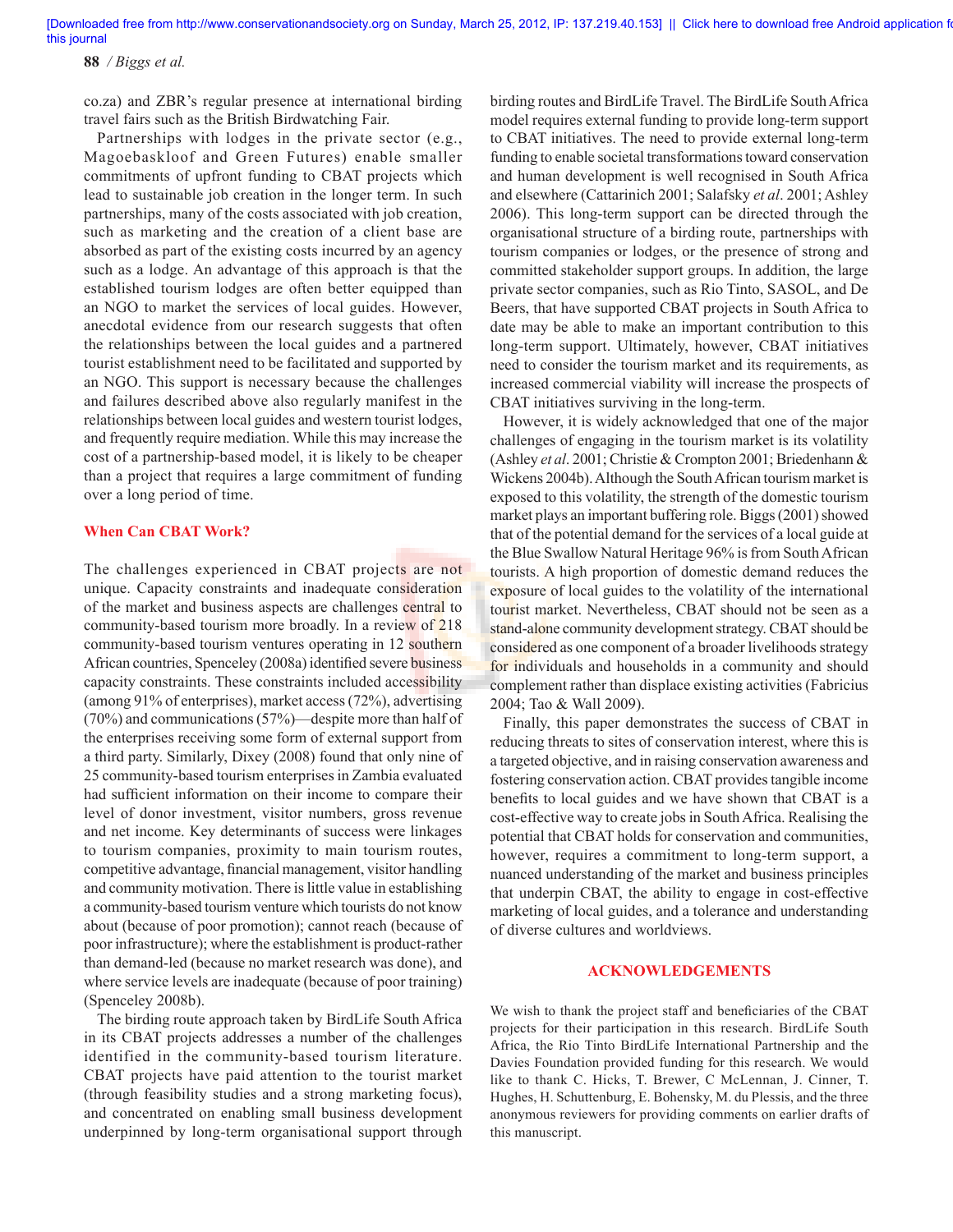Avitourism's conservation and social benefits / **89** 

#### **REFERENCES**

- Ashley, C. 2006. *Facilitating pro-poor tourism with the private sector. Lessons learned from pro-poor tourism pilots in southern Africa.* Pro-Poor Tourism Report 2. London, UK: Overseas Development Institute.
- Ashley, C., D. Roe and H. Goodwin. 2001. Pro-poor tourism strategies: Making tourism work for the poor: A review of experience. Pro-poor tourism Report No. 1. April 2001. ODI/IIED/CRT. London: The Russell Press
- Barnes, K.N. 1998. *Important Bird Areas of southern Africa*. Johannesburg, South Africa: BirdLife South Africa.
- Berkes, F. 2004. Rethinking community-based conservation. *Conservation Biology* 18: 621–630.
- Bernard, H.R. 2002. *Research methods in anthropology. Qualitative and quantitative approaches*. Third Edition. Walnut Creek, CA: Altamira Press.
- Biggs, D. 2001. *The economic feasibility of developing local guides for the Blue Swallow Natural Heritage Site in Kaapsehoop*. A report to the Blue Swallow Working Group – Endangered Wildlife Trust and BirdLife South Africa.
- BirdLife South Africa. 2009. *Avitourism mission and policy*. Johannesburg: BirdLife South Africa. http://www.birdlife.org.za/page/5370/avitourism. Accessed on November 18, 2009.
- BirdLife South Africa 2010. *Birding routes*. http://www.birdlife.org.za/ page/5312/birding\_routes. Accessed on May 6, 2010.
- Bookbinder, M.P., E. Dinerstein, A. Rijal, H. Cauley and A. Rajoria. 1998. Ecotourism's support of biodiversity conservation. *Conservation Biology* 12: 1399–1404.
- Brooks, T. and H.S. Thompson. 2001. Current bird conservation issues in Africa. *Auk* 118: 575–582.
- Briedenhann, J. and E. Wickens. 2004a. Tourism routes as a tool for the economic development of rural areas–Vibrant hope or impossible dream? *Tourism Management* 25: 71–79.
- Briedenhann, J. and E. Wickens. 2004b. Rural tourism meeting the challenges of the new South Africa. *International Journal of Tourism Research* 6: 189–203.
- Cattarinich, X. 2001. *Pro-poor tourism in developing countries: Analysis of secondary case studies*. Pro-Poor Tourism Working Paper Number 8.
- Christie, I.T. and D.E. Crompton. 2001. Tourism in Africa. Africa Region Working Paper Series No. 12. www.Worldbank.org/afr/wps/wp12.pdf. Accessed February 18, 2011.
- Cordell, H.K. and N.G. Herbert. 2002. The popularity of birding is still growing. *Birding* 34: 54–59.
- Czaja, R. and J. Blair 2005. *Designing surveys: A guide to decisions and procedures.* Thousand Oaks, CA: Sage Publications.
- De Beer, F. and H. Swannepoel. 1998. *Community development and beyond: Issues structures and procedures*. Pretoria: J.L. van Schaik Publishers.
- de Kadt, E. 1990. *Making the alternative sustainable, lessons from development for tourism.* Oxford: Oxford University Press.
- Dixey, L. 2008. The unsustainability of community tourism donor projects: Lessons from Zambia. In: *Responsible tourism: Critical issues for conservation and development* (ed. Spenceley, A.)*.* London& Sterling VA: Earthscan.
- Drake, S.P. 1991. Local participation in ecotourism projects. In: *Nature tourism* (ed. Whelan, T.). Pp. 132–156. Washington DC, USA: Island Press.
- Fabricius, C. 2004. The fundamentals of community-based natural resource management. In: *Rights, resources and rural development: Community*based natural resource management in southern Africa (ed. Fabricius, C. and E. Koch). Pp. 3–43. London: Earthscan.
- Hvengaard, G.T. and P. Dearden. 1998. Linking ecotourism and biodiversity conservation: A case study of Doi Inthanon National Park, Thailand. *Singapore Journal of Tropical Geography* 19: 193–211.
- Kiss, A. 2004. Is community-based ecotourism a good use of biodiversity conservation funds? *TRENDS in Ecology and Evolution* 19: 232–237.
- Likert, R. 1967. The method of constructing an attitude scale. In: *Readings in attitude theory and measurement* (ed. Fishbein, M.). Pp. 90–95. New York, NY: Wiley.
- Linkie, M., R.J. Smith, Y. Zhu, D.J. Martyr, B. Suedmeyer, J. Pramono and N. Leader-Williams. 2008. Evaluating biodiversity conservation around a large Sumatran protected area. *Conservation Biology* 22: 683–690.
- Morgan-Brown, T., S.K. Jacobson, K. Wald and B. Child. 2010. Quantitative assessment of a Tanzanian integrated conservation and development project involving butterfly farming. *Conservation Biology* 24: 563-572.
- Mugisha, A.R. and S.K. Jacobson. 2004. Threat reduction assessment of conventional and community-based conservation approaches to managing protected areas in Uganda. *Environmental Conservation* 31: 233–241.
- Murphy, P.E. 1985. *Tourism: A community approach*. New York, NY: Methuen.
- Naidoo, R. and W.L. Adamowicz. 2005a. Biodiversity and nature-based tourism at forest reserves in Uganda. *Environment and Development Economics* 10: 159–178.
- Naidoo, R. and W.L. Adamowicz. 2005b. Economic benefits of biodiversity exceed costs of conservation at an African rainforest reserve. *Proceedings of the National Academy of Sciences* 102: 16712–16716.
- Quinn, G.P. and M.J. Keough. 2002. *Experimental design and data analysis for biologists.* Cambridge University Press.
- Salafsky, N. and R. Margoluis. 1999. Threat Reduction Assessment: A practical and cost-effective approach to evaluating conservation and development projects. *Conservation Biology* 13: 830–841.
- Salafsky, N., H. Cauley, G. Balachander, B. Cordes, J. Parks, C. Margoluis, S. Bhatt, C. Encarnacion, D. Russell and R. Margoluis. 2001. A systematic test of an enterprise strategy for community-based biodiversity conservation. *Conservation Biology* 15: 1585–1595.
- Sanderson, S. 2005. Poverty and conservation: The new century's "Peasant Question"? *World Development* 33: 323–332.
- Sekercioglu, C.H. 2002. Impacts of birdwatching on human and avian communities. *Environmental Conservation* 29: 282–289.
- Siegel, S. and J.N. Castellan Jr. 1988. *Nonparametric statistics for the behavioural sciences*. Second edition. Singapore: McGraw Hill International Editions.
- South Africa.info. 2009. Gateway to the nation. http://www.southafrica.info/ business/economy/sectors/tourism-overview.htm. Accessed on April 1, 2009.
- Spenceley, A. 2008a. Local impacts of community-based tourism in southern Africa. In: *Responsible tourism: Critical issues for conservation and development* (ed. Spenceley, A.). Pp. 159–187. Earthscan: London & Sterling VA.
- Spenceley, A. 2008b. Implications of responsible tourism for conservation and development in southern Africa. In: *Responsible tourism: Critical issues for conservation and development* (ed. Spenceley, A.). Pp. 365–372. Earthscan: London & Sterling VA.
- Stem, C. J., J.P. Lassoie, D.R. Lee, D.D. Deshler and J.W. Schelhas. 2003. Community participation in ecotourism benefits: The link to conservation practices and perspectives. *Society & Natural Resources* 16: 387–413.
- Steele, P. 1995. Ecotourism: An economic analysis. *Journal of Sustainable Tourism* 3: 29–44.
- Tao, T.C.H. and G. Wall. 2009. Tourism as a sustainable livelihood strategy. *Tourism Management* 30: 90–98.
- Tourangeau, R., L.J. Rips and K. Rasinski. 2000. *The Psychology of survey response.* Cambridge, UK: Cambridge University Press.
- Turpie, J. and P.G. Ryan. 1998. *The nature and value of birding in South Africa*. BirdLife South Africa Research Series No. 1. Randburg. South Africa.
- Urban-Econ. 2000. *Job creation. A method to determine the total number of jobs created by government assisted housing*. A report to the Chief Director of Housing Performance, Pretoria, South Africa. www. polity.org.za/html/govdocs/misc/housing/jobreport.pdf. Accessed on November 17, 2005.
- US Fish and Wildlife Service. 2001. *Birding in the United States: A*